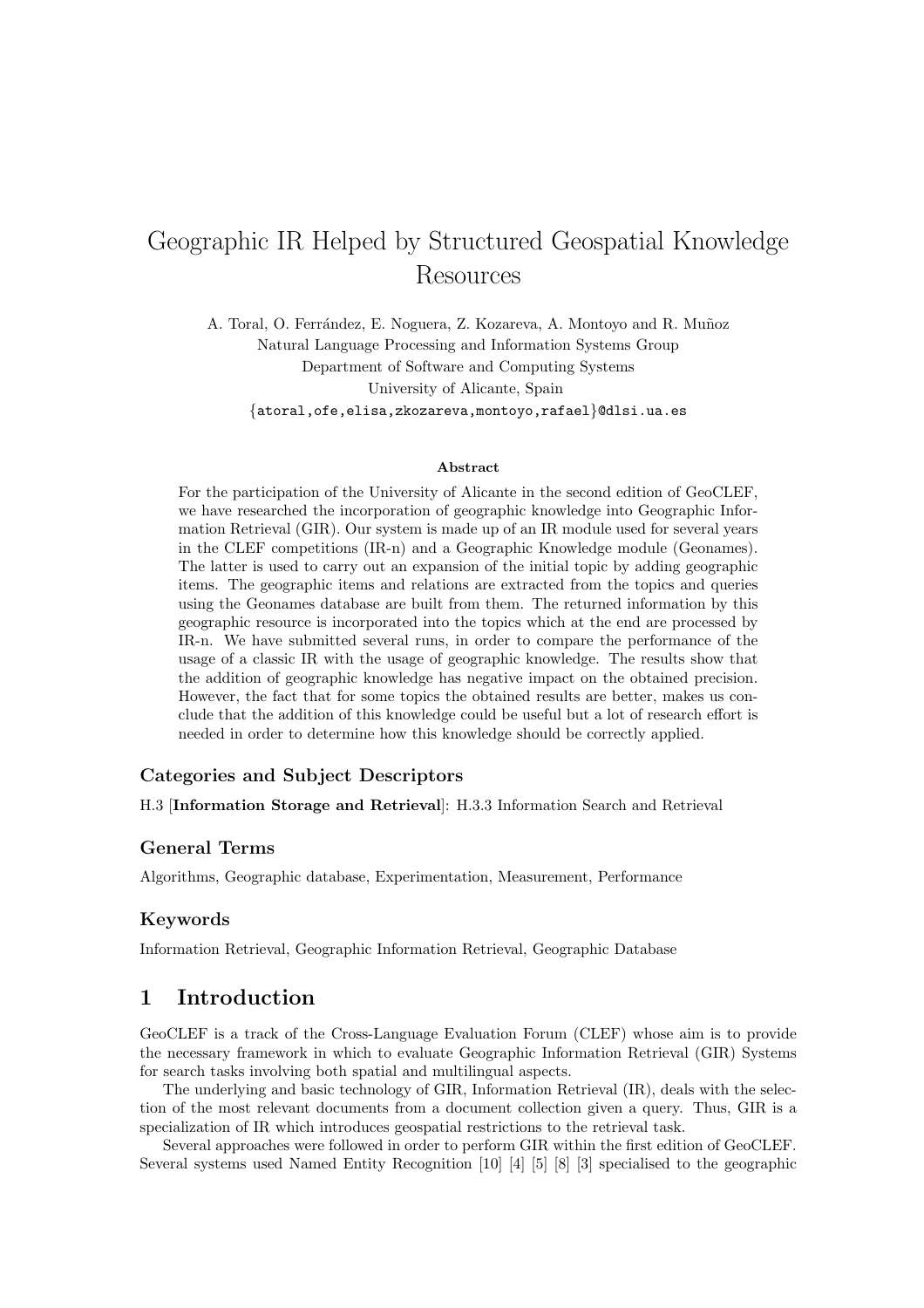domain. Some used geographic knowledge resources [10] [5] [8] [3]. Some systems used Natural Language Processing tools such as Part-of-Speech tagging [5] or Text Mining [3]. Another approach was to perform a query expansion [10] [2]. Finally, there were approaches based on the classic IR without any treatment of geography [7] [6] [11].

Three out of the top-4 systems for the English monolingual run were based only on IR (the remaining one [4] used also geographic NER). This may be due to the fact that the systems which tried to use some kind of geographic reasoning did not do that in the correct way. Thus, the best results from GeoCLEF 2005, based on IR may be used as a baseline in order to test the performance of the geographic reasoning. This supports the claim that the research in GIR is still at the very first steps and so, there is a long way to go.

In our participation in GeoCLEF 2005 [4], we mentioned as an important aspect the lack of adequate ready-to-use structured knowledge resources of geographic items for our specific purpose. This is why for our participation in the second edition of this forum, we have centered our efforts on studying geographic resources and trying to determine how to use them within GIR. In a nutshell, we have researched the appliance of available resources of geospatial nature to GIR.

The GIR system developed with this purpose consists of exploiting geographic resources in order to make a query expansion with geographic knowledge. Obviously, we also want to evaluate the impact of the addition of these geographic items into our IR module.

The rest of this paper is organized as follows. The next section presents a detailed description of our system and the modules it is made of. Section 3 illustrates the carried out experiments and the obtained results by means of an example that shows the functioning of our system. Finally, Section 4 outlines our conclusions and future work proposals.

## 2 System Description

Our approach is based on IR with the appliance of geographic knowledge which is extracted from a structured knowledge resource. Figure 1 depicts an overview of our system as well as how the different modules interact among each other.



Figure 1: System architecture

The topics are processed and enriched with related geographic information which is obtained by exploiting the Geonames<sup>1</sup> resource. A SQL query is generated from the geographic information provided by the topic, and then the query is processed in the Geonames database in order to obtain the related geographic items.

Once all the geographic information is collected, we apply the IR module with this knowledge in order to retrieve all the relevant documents concerning this specific geospatial information.

The next subsections describe in details the two main modules of our system.

<sup>1</sup>www.geonames.org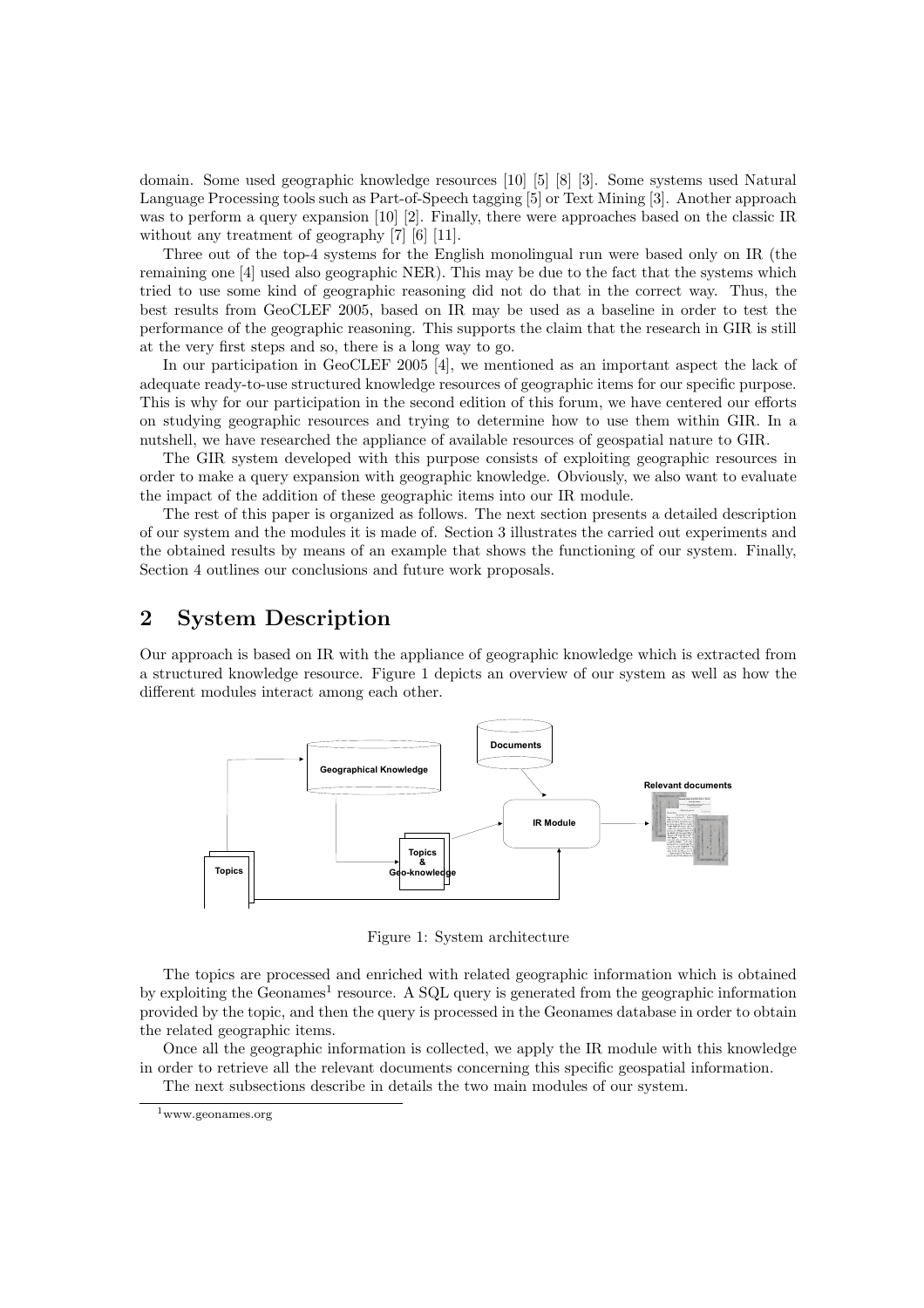#### 2.1 IR Module

The IR module we used is called IR-n [12]. IR-n is a Passage Retrieval system (PR). These systems [9] study the appearance of query terms in contiguous fragments of the documents (also called passages). One of the main advantages of these systems is that they allow us to determine not only whether a document is relevant or not, but also to detect the relevant part of the document.

The passages are usually composed of a fixed number of sentences. This number depends on a measure obtained from the used document collection. To determine this value, the system has been trained on the GeoCLEF 2005 data collections. The number of sentences that obtains the best results is 8 both for English and Spanish. Furthermore, IR-n uses overlapping passages in order to avoid documents that could be considered as non relevant if there appear words of the question in adjacent passages.

IR-n allows the use of distinct similarity measures. With the aim to evaluate the most appropriate one, we have trained the system on the English and Spanish collections. For the both collections, the similarity measure which obtains the best results is dfr [1].

We have specifically adapted the IR-n system to incorporate geographic knowledge. In order to do this, we need to take into account two kinds of restrictions: required words and geographical items.

- Required words These words are marked with '#'. Passages which do not contain at least one of these words are not included in the rank list.
- Geographical places In addition, a query expansion has been done using the Geonames database (this is studied in depth in the section 2.2). They are added into a new label called <EN-geonames>.

As required words, we consider all the nouns of the topic (title, description and narrative) but geographic ones, stop words or other common words appearing in topic definitions (e.g. document, relevant). This is, we consider the words that define the main concept of the topic. The reason for doing this is to lessen the noise of the incorporation of big lists of geographic items to the IR query could introduce.

#### 2.2 Geographic Knowledge Module

Geonames is a geographic database which contains more than 6 million entries for geographical names whereof 2.2 million are cities and villages. Geonames is built from different sources being the most important nga<sup>2</sup>, gnis<sup>3</sup> and wikipedia<sup>4</sup> among others. Its data is freely available and may be used through web services or from database dumps which are periodically provided.

The information that Geonames provides for each entry is structured in several information fields from which we have used the following ones:

- Name: name of the geographical entry
- Alternate names: alternative names (different names for a geographical point that may include translations)
- Latitude: latitude in decimal degrees (wgs84)
- Longitude: longitude in decimal degrees (wgs84)
- Feature class: type of the entry according to Geonames taxonomy<sup>5</sup>
- Country code: ISO-3166 2-letter country code (two characters)

<sup>2</sup>http://gnswww.nga.mil/geonames/GNS/index.jsp

<sup>3</sup>http://geonames.usgs.gov/index.html

<sup>4</sup>http://www.wikipedia.org

<sup>5</sup>http://www.geonames.org/export/codes.html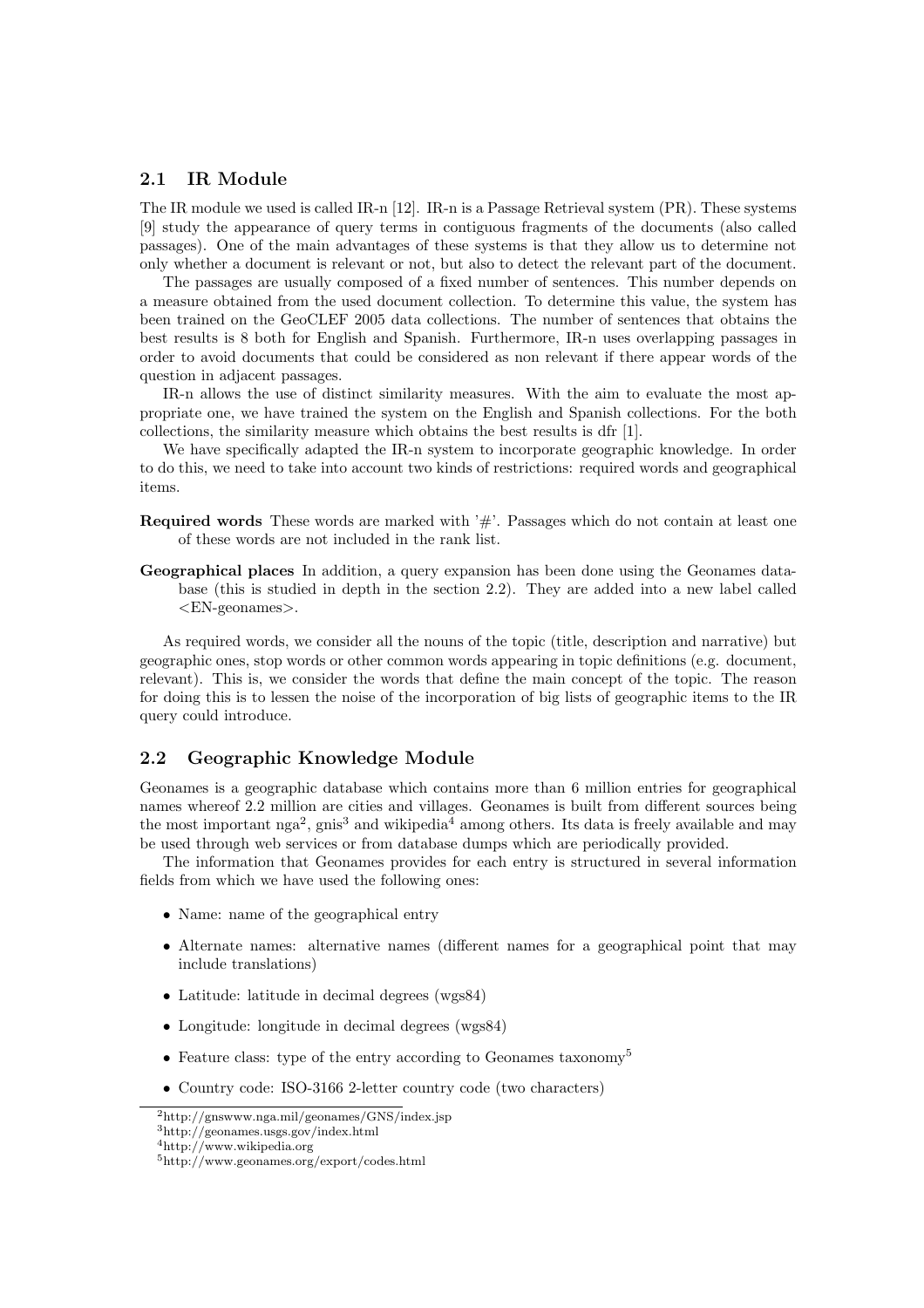• Population: number of inhabitants (only if the entry belongs to a populated place type)

Our approach regarding Geonames consisted of building a query to the Geonames database for each topic in a methodical way. We extract for each topic the geographic entities and relations, and we enrich the topic with the information that the query with this geographic info returns. We add an appendix in which the geographic queries for all topics are shown.

Due to the big size of Geonames, there is possible incorporation of noise into the topics. Therefore, we put some restrictions to the extracted data. From the returned entries to the query, we only consider those for which the population is bigger than 10,000 inhabitants and those that belong to a first-order administrative division (ADM1).

It should be noted that for some topics (26, 40 and 41), our method to build a query could not be applied, because the topics did not have any geographical restriction considered by Geonames. For instance topic 40 does not have any geographic restriction.

## 3 Experiments and Results

The organizers of GeoCLEF provide 25 topics in four languages (English, German, Portuguese and Spanish) for all participants, as well as different data collections for each target language (e.g. EFE 94 and EFE 95 for Spanish). In our participation in this edition of GeoCLEF we have evaluated our system for the English and Spanish monolingual tasks.

For each task, we have carried out three experiments. The first two ones just apply classic IR to the provided queries. The motivation is to provide an experiment which allow us to evaluate our approach which is practically carried out in our third experiment. The unique difference between these two experiments is that the first (called  $uaTD$ ) uses only the topic title and description in order to retrieve the documents. However, the second experiment (called uaTDN )uses also the geographic information provided by the topic narrative section.

The third experiment (called  $u a T D N G e \rho$ ), consists of IR module, but the queries which are passed to the system are previously enriched with geographic information. This information is obtained from the Geonames database. In the followings paragraphs, we show the whole process that is carried out with our system in this experiment.

The example with which we illustrate the process of our system is for topic 31.

- 1. Extract from the topic the required words and the geographic entities and relations: required words: combat, embargo, effect, fact geographic entities: Iraq geographic relations: north-of
- 2. Build the Geonames query

```
select name, alternames from geonames
WHERE
  latitude>33 AND #average latitude of Iraq is 33 N
  country_code='IQ' AND
  ((feature_class='P' AND population > 10000) OR feature_code='ADM1');
```
3. Assemble a new IR query incorporating the extracted geographic knowledge

```
<num>GC031</num><EN-title>Combats# and embargo# in the northern part of Iraq</EN-title>
<EN-desc>Documents telling about combats# or embargo# in the northern
part of Iraq</EN-desc>
 <EN-narr>Relevant documents are about combats# and effects# of the 90s
embargo# in the northern part of Iraq.
Documents about these #facts happening in other parts of Iraq are
```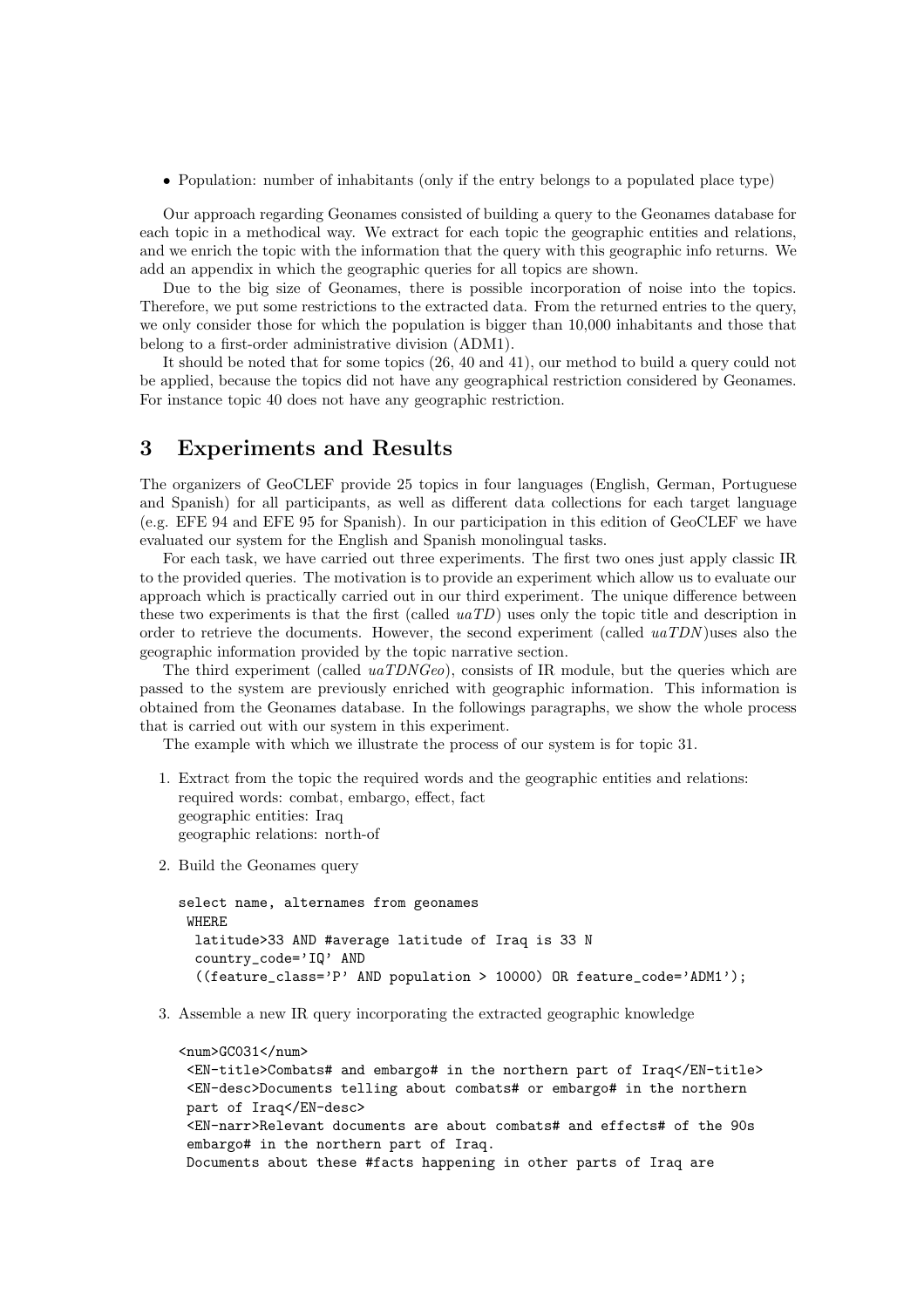```
not relevant</EN-narr>
<EN-geonames>Zakho Tozkhurmato Khurmati Touz Hourmato [...]</EN-geonames>
\langle/num\rangle
```
4. Retrieve the relevant documents using the IR-n system

| Language | Run                 | AvgP    |
|----------|---------------------|---------|
|          | CLEF Average        | 0.1975  |
| English  | uaTD                | 0.2723  |
|          | uaTDN               | 0.2985  |
|          | uaTDNGeo            | 0.1201  |
| Spanish  | <b>CLEF</b> Average | 0.19096 |
|          | uaTD                | 0.3508  |
|          | uaTDN               | 0.3237  |
|          | uaTDNGeo            | 0.1525  |

Table 1: Overall GeoClef 2006 officials results for the Monolingual tasks

| Topic | English AvgP |        | Spanish AvgP |       |       |          |
|-------|--------------|--------|--------------|-------|-------|----------|
|       | uaTD         | uaTDN  | uaTDNGeo     | uaTD  | uaTDN | uaTDNGeo |
| 026   | 49.07        | 50.09  | 48.34        | 16.67 | 15.18 | 15.18    |
| 027   | 0.22         | 0.66   | 0.04         | 2.56  | 3.89  | 10.35    |
| 028   | 16.85        | 3.93   | 0.59         | 30.56 | 37.65 | 0.47     |
| 029   | 9.07         | 12.84  | 4.91         | 57.58 | 68.63 | 0.07     |
| 030   | 91.67        | 95.83  | 0.00         | 43.05 | 37.18 | 0.00     |
| 031   | 43.10        | 35.57  | 2.03         | 61.18 | 69.22 | 41.28    |
| 032   | 88.41        | 90.05  | 64.59        | 90.00 | 95.91 | 90.16    |
| 033   | 0.30         | 0.50   | 2.59         | 6.00  | 2.31  | 54.64    |
| 034   | 37.68        | 51.52  | 1.44         | 13.51 | 20.67 | 0.00     |
| 035   | 5.07         | 2.40   | 0.00         | 21.05 | 8.17  | 0.15     |
| 036   | 0.00         | 0.00   | 0.00         | 60.91 | 21.43 | 0.00     |
| 037   | 9.16         | 0.06   | 1.30         | 20.69 | 0.00  | 0.00     |
| 038   | 1.03         | 0.57   | 0.00         | 20.00 | 11.78 | 0.00     |
| 039   | 3.94         | 36.53  | 6.28         | 38.81 | 30.75 | 4.34     |
| 040   | 36.93        | 32.11  | 26.93        | 70.50 | 77.24 | 77.55    |
| 041   | 0.17         | 0.18   | 0.67         | 40.00 | 38.12 | 22.45    |
| 042   | 45.00        | 100.00 | 6.55         | 32.08 | 45.30 | 4.58     |
| 043   | 1.13         | 0.95   | 0.05         | 12.50 | 8.54  | 0.11     |
| 044   | 11.34        | 8.38   | 0.00         | 46.60 | 5.69  | 0.01     |
| 045   | 10.04        | 29.89  | 34.89        | 8.33  | 1.66  | 0.11     |
| 046   | 71.43        | 69.05  | 4.08         | 60.71 | 77.26 | 6.47     |
| 047   | 5.48         | 1.69   | 0.00         | 3.39  | 0.00  | 0.00     |
| 048   | 80.82        | 82.66  | 81.69        | 66.04 | 81.18 | 52.18    |
| 049   | 36.11        | 35.00  | 0.00         | 51.15 | 38.69 | 0.06     |
| 050   | 26.79        | 15.85  | 13.23        | 22.00 | 12.85 | 1.04     |

Table 2: Results topic by topic for the GeoClef 2006 Monolingual tasks

The addition of geographical information has drastically decrement the precision. For English, the best run (uaTDN) obtains 29.85 while the geographic run (uaTDNGeo) achieves 12.01 (see Table 1). In the case of Spanish, the best run (uaTD) reaches 35.09 and the geographic one (uaTDNGeo) 15.25 (see Table 1). Although we implement the model of the required words in order to lessen the noise introduced by the large lists of geographic items to IR queries, this seems to be insufficient.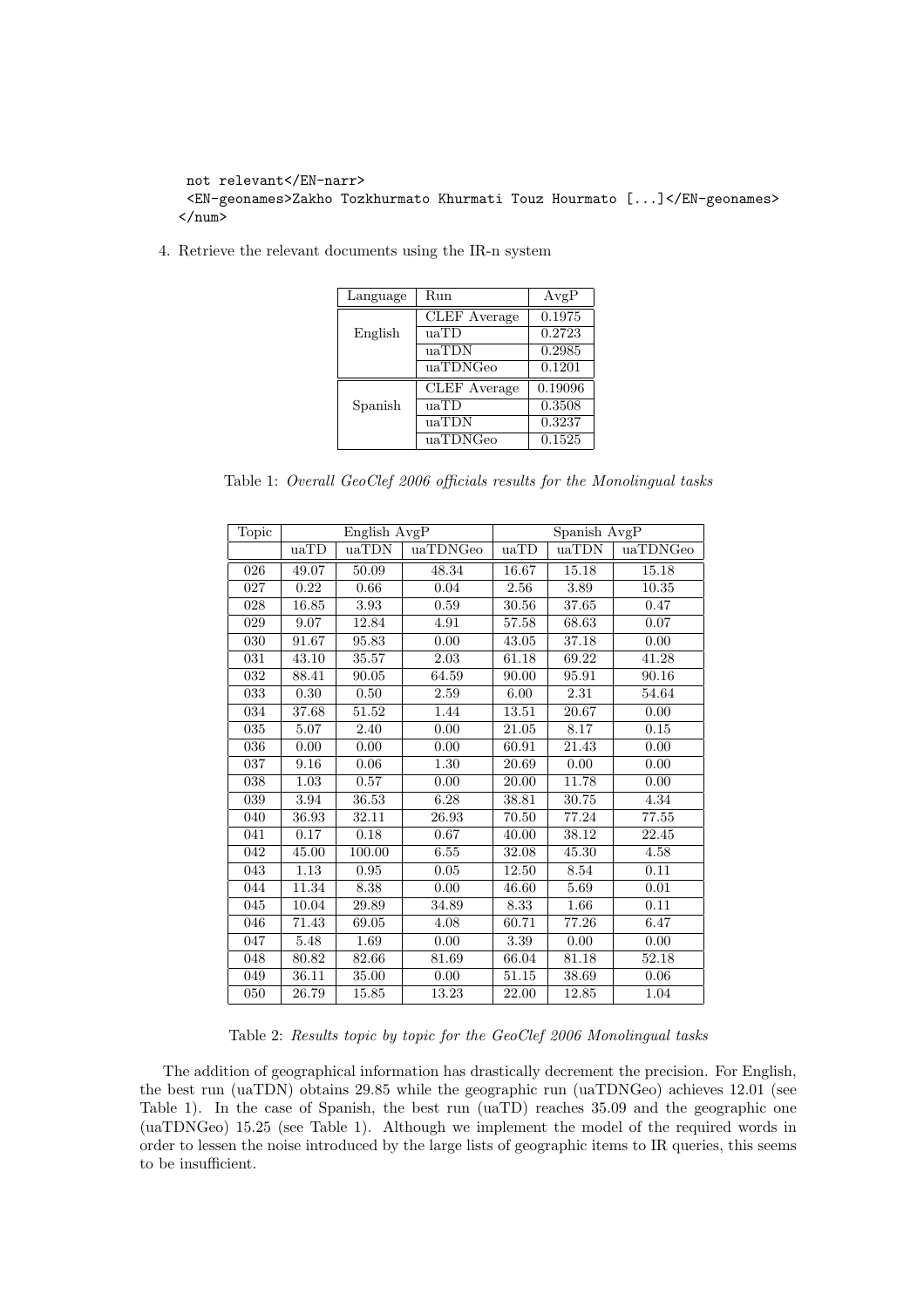However, for both English and Spanish, the run with geographic information obtains the best results for the three topics (see Table 2): 33, 41 and 45 (EN) and 27, 33 and 40 (ES). Therefore, a more in-depth analysis should be carried out in order to achieve a better understanding on the behaviour of the geographic information incorporation and how it should be done.

It should be noted that the results for Spanish are slightly better than those for English. This is so for every run we have submitted (uaTD, uaTDN and uaTDNGeo). This happens because the IR module was initially designed for Spanish and, moreover, it has been used for this language for several years.

# 4 Conclusions and Future Work

For our participation in GeoCLEF 2006 we have proposed the expansion of IR queries with geographic information related to the topics. For this purpose we have studied knowledge geographic resources and we have used Geonames.

The proposal has obtained poor results compared to our simpler model in which we only use an Information Retrieval system. This is a paradigmatic example of the state of the art of the GIR field; it is just the beginning and more efforts are needed in order figure out how to introduce the geographic knowledge in a way that the basic IR systems could benefit from it.

Therefore, as future work we consider to research into different ways of providing the geographic knowledge to basic IR and evaluating the impact of each approach. Thus, our aim is to improve GIR results by applying existing geographic knowledge from structured resources.

# Acknowledgements

This research has been partially funded by the Spanish Government under project CICyT number TIC2003-07158-C04-01 and by the Valencia Government under project number GV06-161.

## References

- [1] G. Amati and C. J. Van Rijsbergen. Probabilistic Models of information retrieval based on measuring the divergence from randomness. ACM TOIS, 20(4):357–389, 2002.
- [2] Davide Buscaldi, Paolo Rosso, and Emilio Sanchis Arnal. A WordNet-based Query Expansion method for Geographical Information Retrieval. Working Notes in Cross-Language Evaluation Forum (CLEF) 2005, 2005.
- [3] Nuno Cardoso, Bruno Martins, Marcirio Silveria Chaves, Leonardo Andrade, and Mario J. Silva. The XLDB Group at GeoCLEF 2005. Working Notes in Cross-Language Evaluation Forum (CLEF) 2005, 2005.
- [4] Oscar Ferrández, Zornitsa Kozareva, Antonio Toral, Elisa Noguera, Andrés Montoyo, Rafael Muñoz, and Fernando Llopis. The University of Alicante at GeoCLEF 2005. Working Notes in Cross-Language Evaluation Forum (CLEF) 2005, 2005.
- [5] Daniel Ferrés, Alicia Ageno, and Horacio Rodríguez. The GeoTALP-IR System at GeoCLEF-2005: Experiments Using a QA-based IR System, Linguistic Analysis and a Geographical Thesaurus. Working Notes in Cross-Language Evaluation Forum (CLEF) 2005, 2005.
- [6] Fredric Gey and Vivien Petras. Berkeley2 at GeoCLEF: Cross-Language Geographic Information Retrieval of German and English Documents. Working Notes in Cross-Language Evaluation Forum (CLEF) 2005, 2005.
- [7] Rocio Guillé. CSUSM Experiments in GeoCLEF2005: Monolingual and Bilingual Tasks. Working Notes in Cross-Language Evaluation Forum (CLEF) 2005, 2005.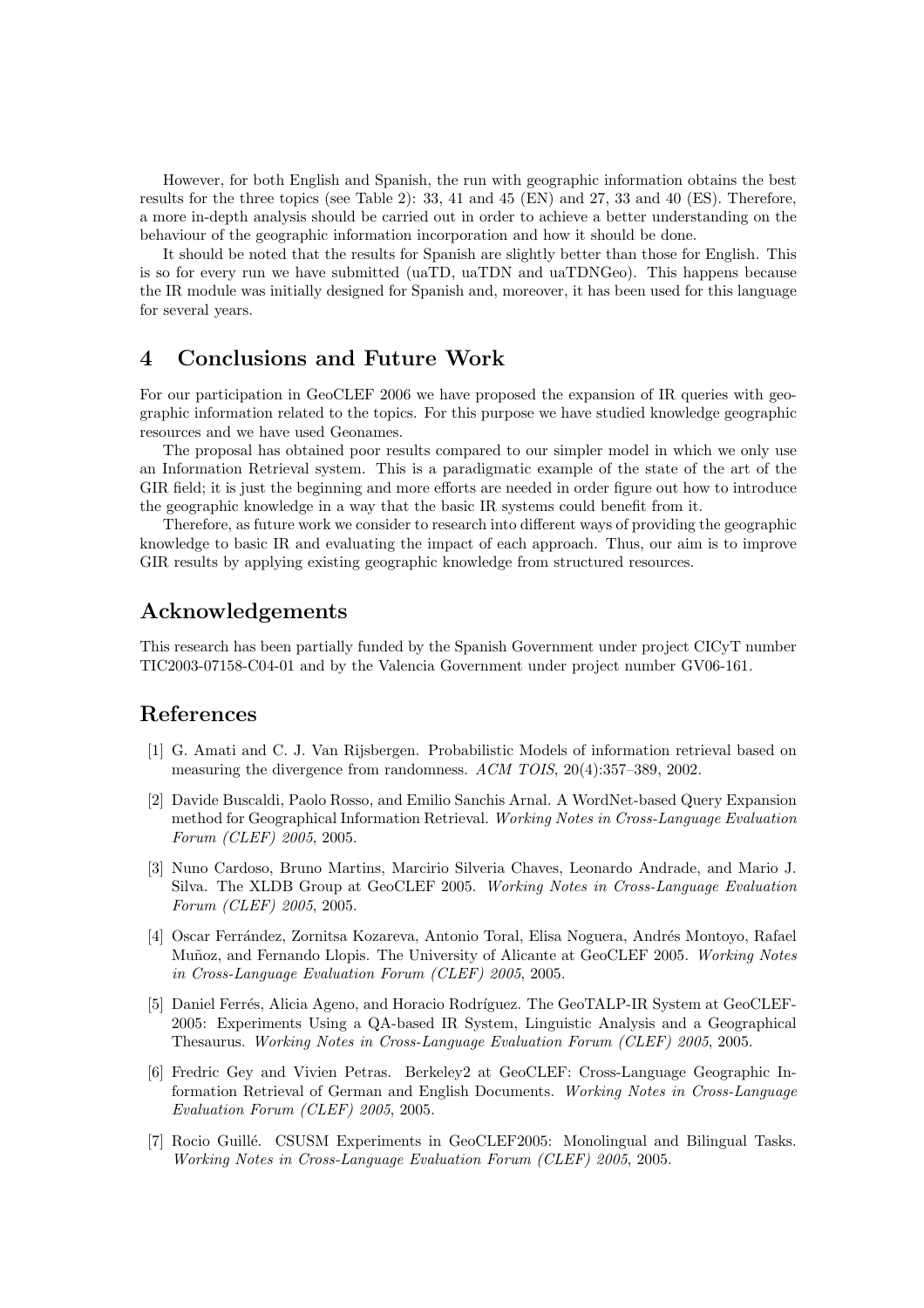- [8] Baden Hughes. NICTA i2d2 at GeoCLEF 2005. Working Notes in Cross-Language Evaluation Forum (CLEF) 2005, 2005.
- [9] M. Kaskziel and J. Zobel. Passage retrieval revisited. In Proceedings of the 20th annual International ACM Philadelphia SIGIR, pages 178–185, 1997.
- [10] Sara Lana-Serrano and Jose M. Goñi-Menoyo. MIRACLE's 2005 Approachj to Geographical Information Retrieval. Working Notes in Cross-Language Evaluation Forum (CLEF) 2005, 2005.
- [11] Ray R. Larson. Cheshire II at GeoCLEF: Fusion and Query Expansion for GIR. Working Notes in Cross-Language Evaluation Forum (CLEF) 2005, 2005.
- [12] Fernando Llopis. IR-n un Sistema de Recuperacin de Informacin Basado en Pasajes. Ph.D. tesis. Procesamiento del Lenguaje Natural, 30:127–128, Universidad de Alicante 2003.

# A SQL queries

26. no geographic SQL-query was implemented;

```
27. (longitude>7.98 AND longitude<9.38 AND latitude>49.21 AND
latitude<51.01);
```

```
28. (country_code='CA' OR country_code='US' OR country_code='MX');
```
29. (country\_code='AO' OR country\_code='ZA');

```
30. (longitude>-6.32 AND longitude<-1.04 AND latitude>38.40 AND
latitude<42.40);
```

```
31. latitude>33.20 AND country_code='IQ';
```

```
32. country_code='CA' and admin1_code=10;
```

```
33. country_code='DE' and admin1_code=7;
```
34. (latitude>-23.51 AND latitude<23.51) AND ((feature\_class='P' AND population > 50000) OR feature\_code='ADM1');

35. (country\_code='BG' OR country\_code='HU' OR country\_code='CZ' OR country\_code='SK' OR country\_code='PL' OR country\_code='RO');

```
36. (country_code='JP' OR country_code='KP' OR country_code='KR' OR
country_code='RU');
```

```
37. (country_code='IR' OR country_code='IQ' OR country_code='TK' OR
country_code='EG' OR country_code='LB' OR country_code='SA' OR
country_code='JO' OR country_code='YE' OR country_code='QA' OR
country_code='KW' OR country_code='BH' OR country_code='IL' OR
country_code='OM' OR country_code='SY' OR country_code='AE' OR
country_code='CY' OR country_code='PS');
```

```
38. (country_code='BN' OR country_code='KH' OR country_code='TL' OR
country_code='ID' OR country_code='LA' OR country_code='MY' OR
```